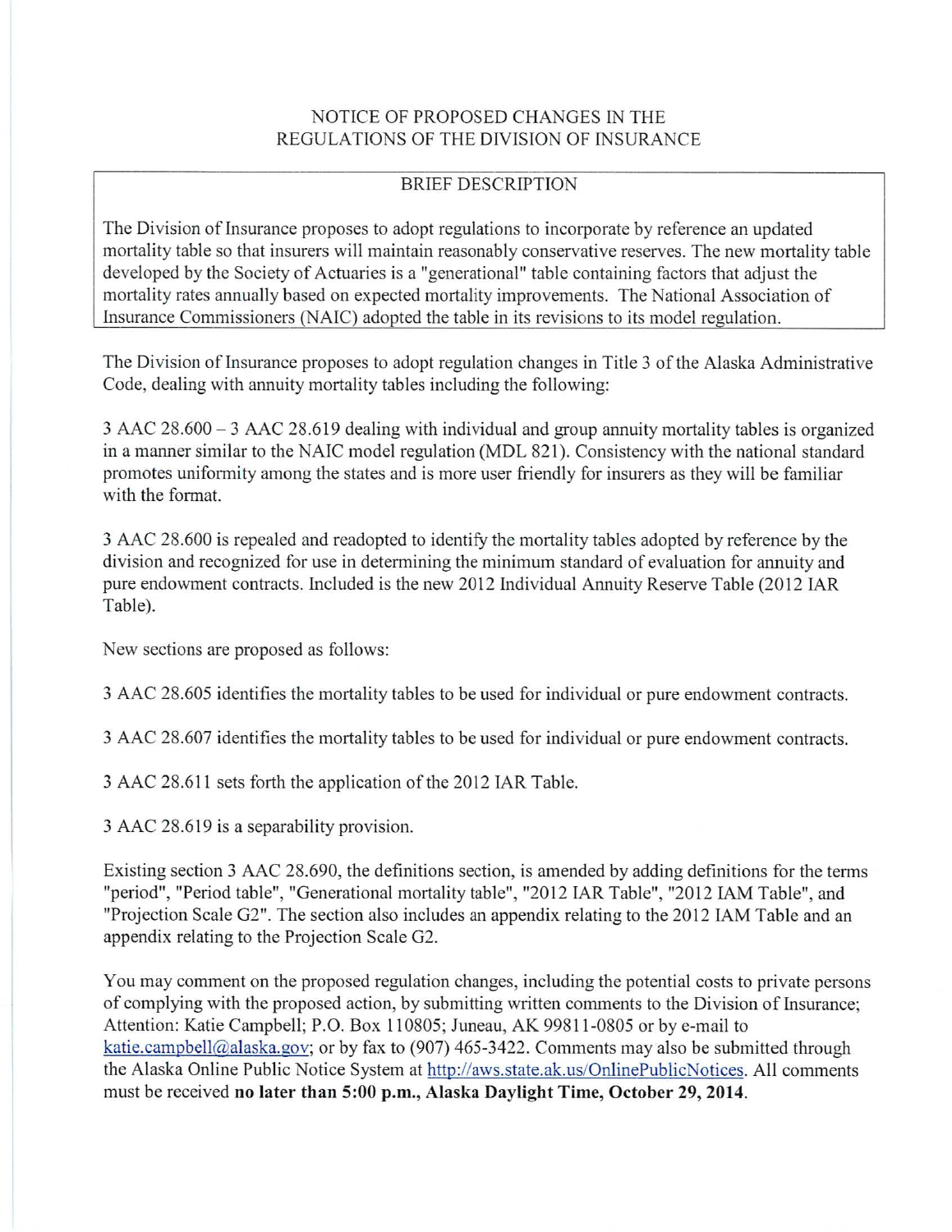Oral or written comments also may be submitted at a hearing to be held on **Wednesday, October 22, 2014** in conference room B which is on the ninth floor of the State Office Building located at 333 Willoughby Ave., Juneau, Alaska. The hearing will be held from **10:30 a.m. to 11:00 a.m., ADT,** and may be extended to accommodate those present before 11 :00 a.m. who may not have had the opportunity to comment. If you are unable to attend the meeting in person and would like to participate by teleconference, please call 1-800-315-6338 and enter the access code 42070 followed by # (pound sign).

If you are a person with a disability who needs a special accommodation in order to participate in the process, please contact Tonya Essary at (907) 465-2597 or TDD (907) 465-5437 no later than **October 20, 2014** to ensure that any necessary accommodations can be provided.

For a copy of the proposed regulation changes, please contact the Division of Insurance by telephoning (907) 269-7900 in Anchorage or (907) 465-2515 in Juneau, or via the Internet at http://commerce.alaska.gov/dnn/ins/HearingsMeetingsandNotices.

After the public comment period ends, the Division of Insurance will either adopt these or other provisions dealing with the same subject, without further notice, or decide to take no action on them. The language of the final regulations may be different from that of the proposed regulations. YOU SHOULD COMMENT DURING THE TIME ALLOWED IF YOUR INTERESTS COULD BE AFFECTED. Written comments received are public records and are subject to public inspection.

**Statutory Authority: AS 21.06.090; AS 21.18.110; AS 21.18.160** 

**Statutes Being Implemented, Interpreted, or Made Specific:** AS 21.42.110.

**Fiscal Information:** This action is not expected to require an increased appropriation.

DATE: September **)"1' ,** 2014.

Lori Wing-Heier

Director of Insurance